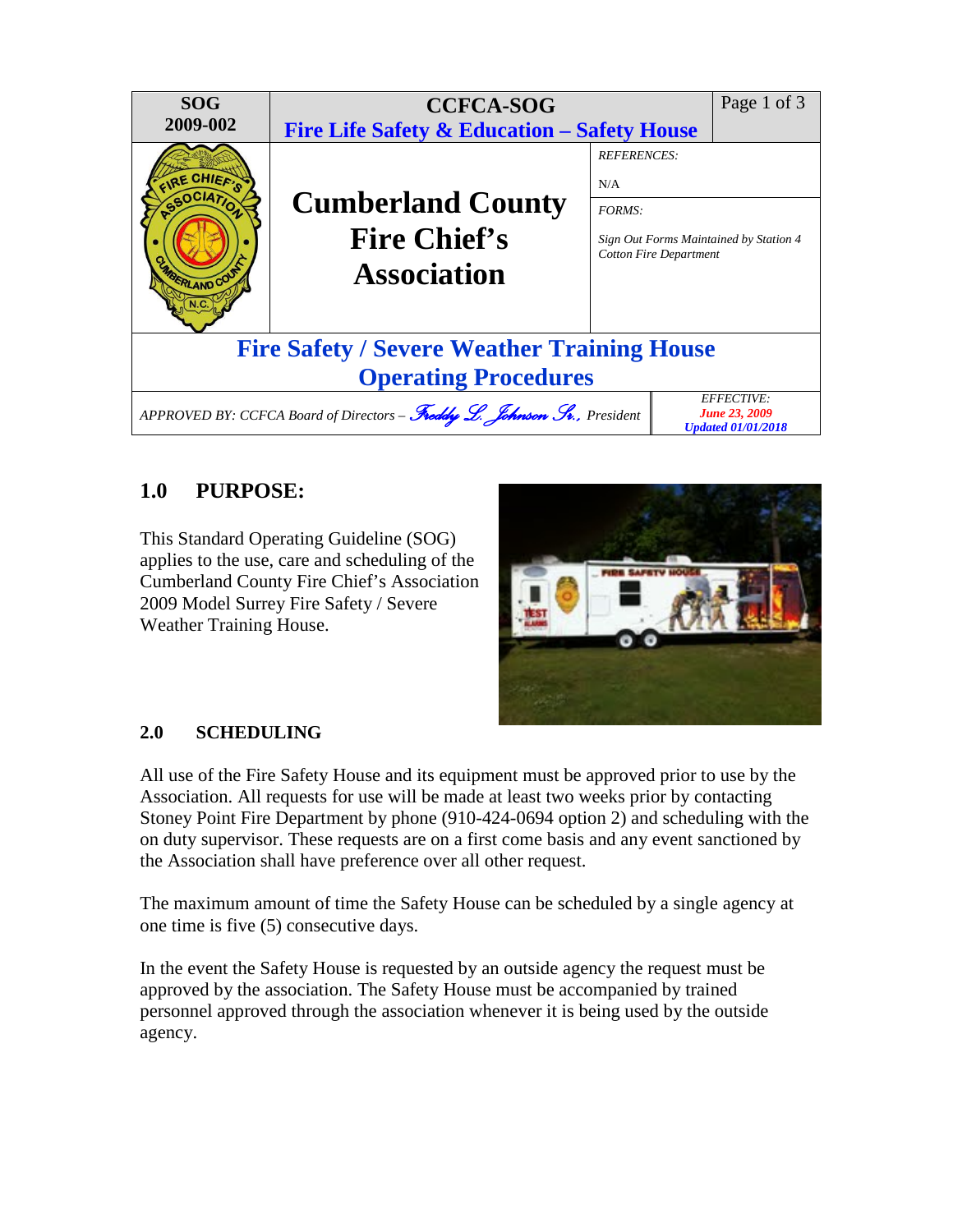#### **3.0 TRAINING**

Any personnel using the Safety House must attend a training session on the use and care of the Safety House prior to requesting the unit. This training will be conducted by factory trained personnel located at Cotton Fire Department. Personnel will be required to successfully complete unit familiarization to include proper hook up to an approved tow vehicle, and instruction in the care, use, and maintenance of the equipment. This training must be coordinated with Safety House instructors at Cotton Fire Department.

The Safety House will only be transported by vehicles and personnel approved by the Chief's Association that has received the training.

Responsibilities of the personnel trained to operate the Safety House will be broken down into four titles. To ensure the safety of all participants involved there shall be no less than three trained personnel operating the Safety House at any given time.

Driver: Personnel trained to drive and back the unit. This person is also responsible for set-up including positioning and verification of proper voltage, polarity and land lines for air conditioners and power for the Safety House. A voltage/polarity detector is provided in the unit.

Control Room Operator: Personnel trained to operate all controls and skilled in the supervision of affected rooms being used. Person responsible for the operation of smoke machine and its contents as well as the monitoring of all persons inside the Safety House when it's in use.

Outside Technician: Personnel trained to operate all controls outside the Safety House including the awning, TV, VCR/DVD player, generator, and wheelchair ramp. Person responsible for the coordination of those participants exiting the Safety House via window, door, or ramp.

## **4.0 RECEIVING THE SAFETY HOUSE FOR USE**

The Safety House will be inspected and inventoried by the requesting agency prior to receiving the Safety House for use. A check list shall be completed and left with the shift supervisor on duty at *Station 19 Stoney Point Fire Department located at 2190 Lake Upchurch Drive, Parkton, North Carolina 28371*. Once the unit is ready for transportation a safety check of the Safety House shall be completed by the driver and left with the shift supervisor on duty.

## **4.1 RETURNING THE SAFETY HOUSE AFTER USE**

When returning with the Safety House the unit will be inventoried and checked for cleanliness & damages prior to receiving the unit by *SPFD FD* personnel. If the unit is